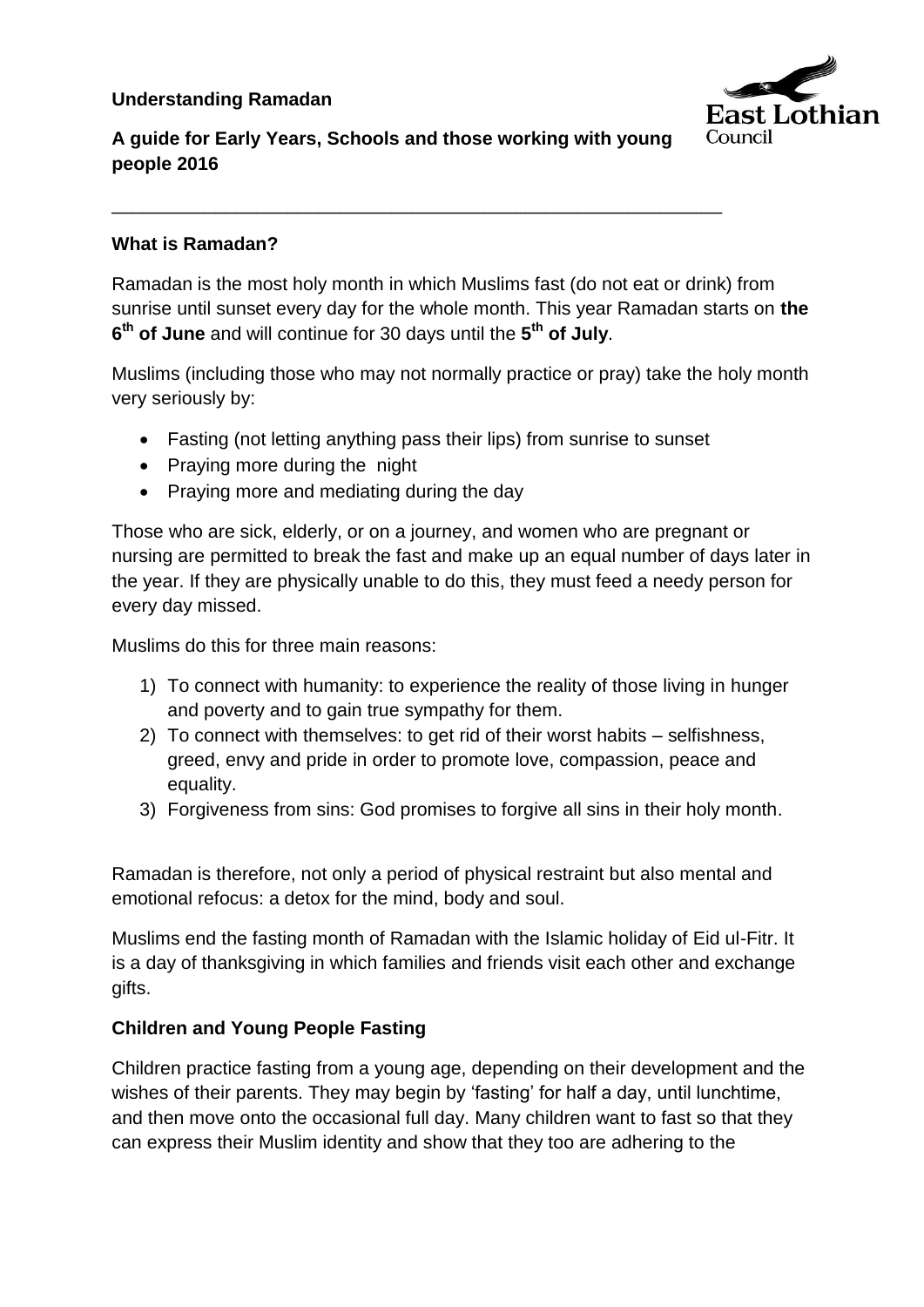requirements of their faith. If you are working with any Muslim children, try and find out from parents/carers if the children are fasting and when.

You should avoid giving the impression that fasting 'is a nuisance, disruptive of routine or silly' or a negative experience. Fasting is an intensely spiritual activity in which the whole Muslim community is involved. Muslim people can be offended when non-Muslims, however well intentioned, seek to discourage children from fasting. Ramadan is an important time during which a you can demonstrate a your commitment to equal opportunities and to valuing children's beliefs and cultures.

# *Medication*

Sometimes illness prevents fasting. A mild cold or headache probably won't be a problem, but if someone is too ill to fast then they should stop fasting to recover sufficiently. It is important that essential medication is taken when required, for example, asthmatics should use their inhaler if necessary. Young Muslims might try to 'tough it out' but they should not risk their health for fasting.

## *Physical Education*

Children who are fasting may feel weak and tired during the day, especially in the afternoon. Strenuous physical exercise may make them feel worse or faint or result in dehydration. You should use your discretion regarding physical education during Ramadan e.g. by re-scheduling strenuous sports activities and replacing them with less strenuous activities or by exempting Muslim pupils who are fasting.

## *Sex and Relationship Education*

Whilst fasting, Muslims are not permitted to engage in any sexual relations and are expected to take measures to avoid sexual thoughts and discourse. Schools are therefore advised to avoid scheduling the teaching of sex and relationship education, including aspects that are part of the science curriculum, during Ramadan.

## *Swimming*

In general, participation in swimming is an acceptable activity whilst fasting. However, for many pupils this activity may prove to be an issue, as the potential for swallowing water is very high. Some pupils or parents consider the risk too great and may wish to avoid swimming whilst fasting. Others may take the view that as swallowing water is unintentional it does not break the fast.

Other examples of good practice:

- Ensure that all staff and volunteers are aware that it is Ramadan and of its implication for pupils who are fasting.
- If you are aware of young people who are fasting, consider making a supervised quiet room available for pupils where they can pray, rest and avoid having to watch others eat.